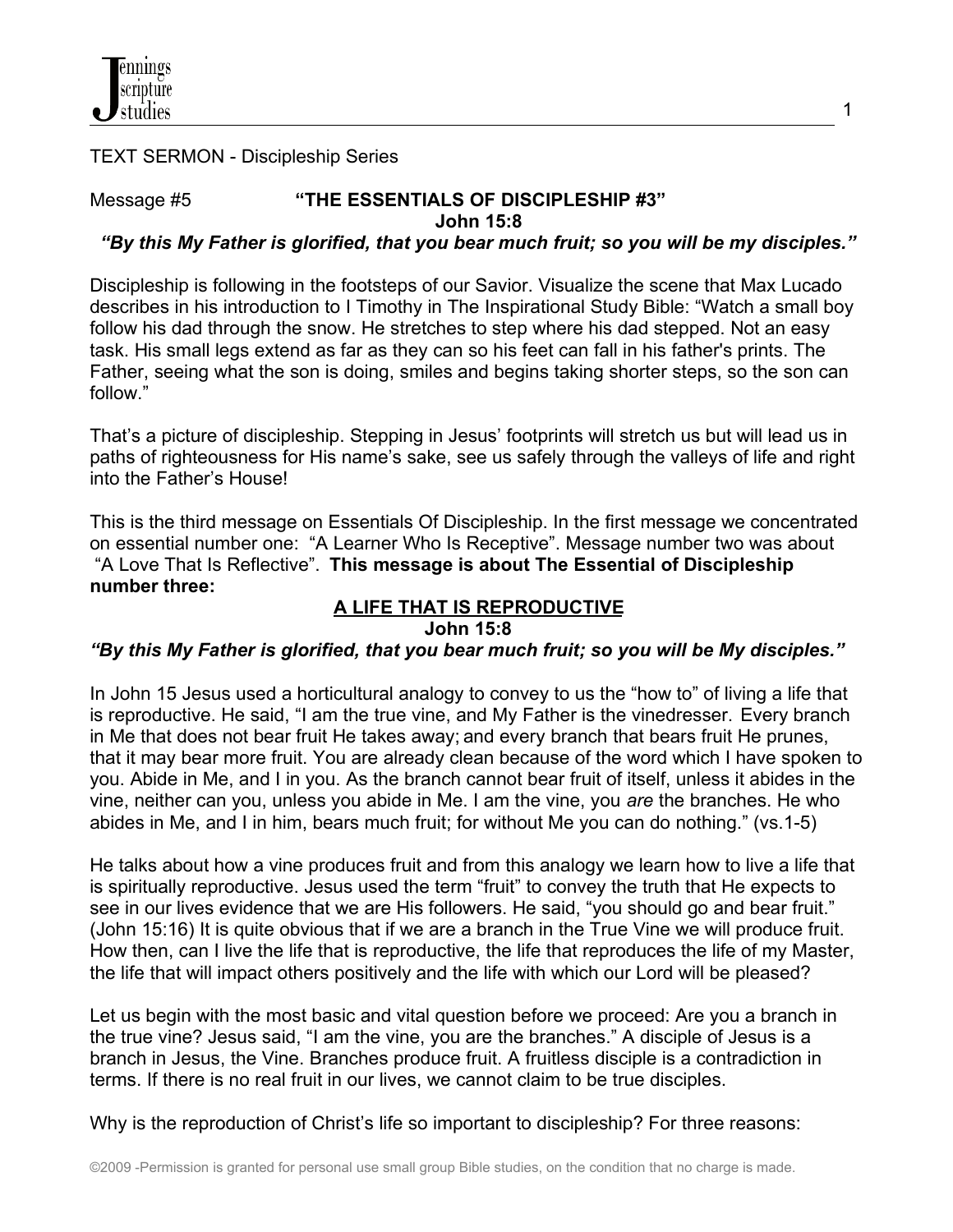## **I. REPRODUCTION REVEALS ONE'S LIFE SOURCE.**

 "I am the true vine, and My Father is the vinedresser. Every branch in Me that does not bear fruit He takes away; and every branch that bears fruit He prunes, that it may bear more fruit." (John 15:1-2) "I am the vine, you are the branches." (v.5)

 Who is your life-source? There are two types of vines: the True Vine, the Lord Jesus, and the false vine, the devil.

### **A. The True Vine – The Source Of Eternal Life.**

 Jesus declared, "I am the true vine." (John 15:1) Why did He use the word "true"? Obviously because there is a false vine or vines. The True Vine, who is Jesus, supplies life in heaven; the false vines issue life in hell.

 Jesus Christ is the source of life both physical and spiritual. Some of Jesus' "life" statements are:

"I am the bread of life" – John 6:35

"I am come that they might have life" – John 10:10

"I am the resurrection and the life" – John 11:25

"I am the life" – John 14:6

 These "life" statements are made more vivid by His use of the analogy of the vine and the branches. The branch has no life of its own but must draw its life from The Vine, the source of God-promised eternal life.

### **B. The False Vine – The Source Of An Evil Life.**

Moses said of an evil crowd: "For their vine is of the vine of Sodom, and of the fields of Gomorrah: their grapes are grapes of gall, their clusters are bitter. Their wine is the poison of serpents, and the cruel venom of cobras." (Deut.32:32,33) That's a bad vine!

 On one occasion Jesus said, "You are of your father the devil, and you want to do the desires of your father. He was a murderer from the beginning, and does not stand in the truth because there is no truth in him. Whenever he speaks a lie, he speaks from his own nature, for he is a liar and the father of lies." (John 8:44) A bad vine has bad branches producing bad fruit!

 In John 15:1 Jesus said, "I am the true vine" – He is the "vine of heaven." The devil's followers are of the "vine of the earth." (Rev. 14:18-20) The branch imitates its life source. Jesus said "You will know them by their fruits" (Matt.7:16) and "every tree is known by its own fruit." (Luke 6:43)

 Who is your life source? David had discovered the source of real life and said, "For with you is the fountain of life." (Psalm 36:9) Is the Lord God your life source? The fountain from which we draw our life will be reflected in the fruit we bear. It will be either the fruit of eternal life energized by Christ or the fruit of an evil life energized by the devil.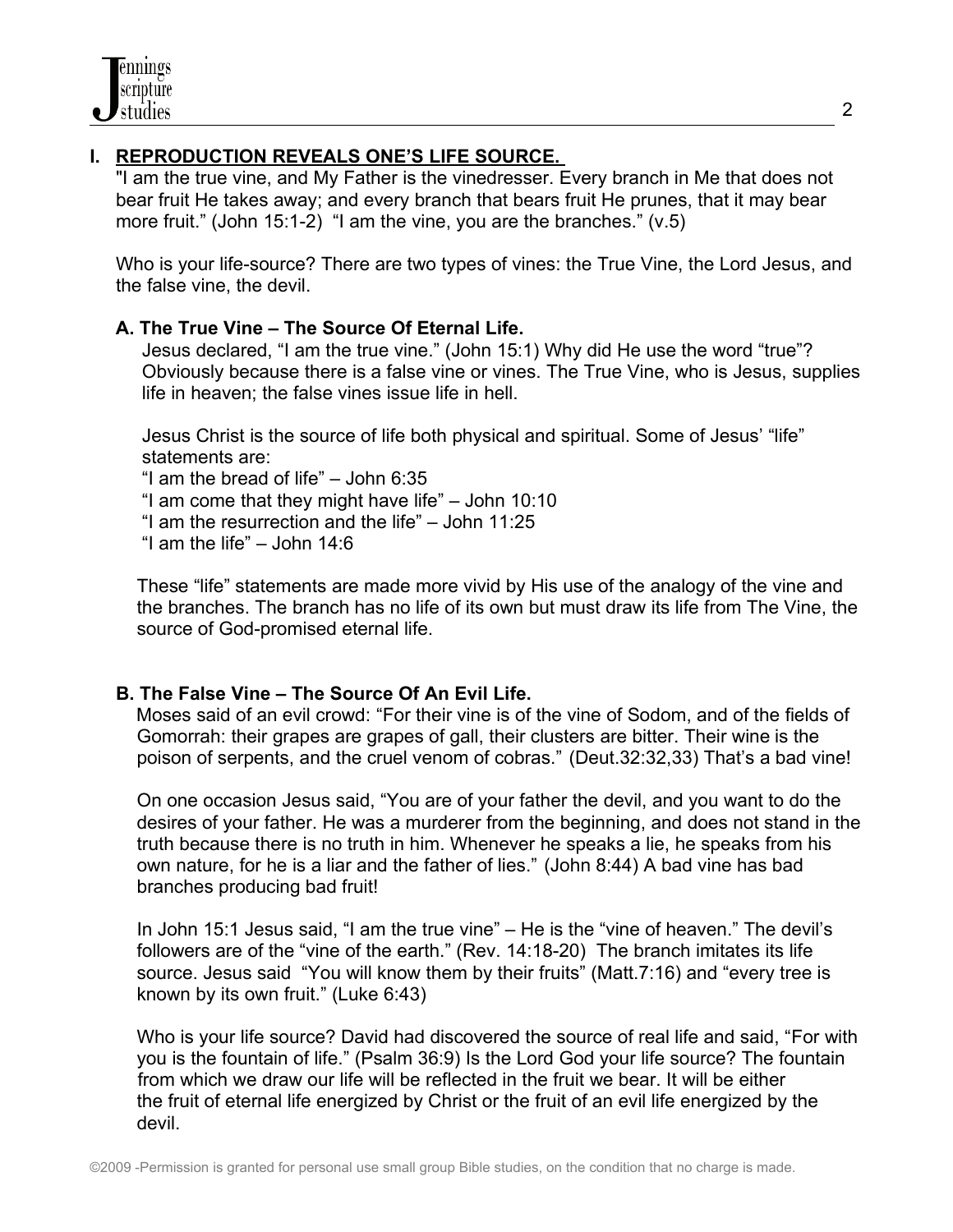# **II. REPRODUCTION EXHIBITS ONE'S LIFE FORCE.**

 **"**Abide in Me, and I in you. As the branch cannot bear fruit of itself, unless it abides in the vine, neither can you, unless you abide in Me. I am the vine, you *are* the branches. He who abides in Me, and I in him, bears much fruit; for *without Me you can do nothing*." (Jn.15:4,5)

 The force that produces the style of life that we live is the result of one of two powers: the power of Self or the power of the Spirit. Scripture tells of two kinds of fruit: Self-produced fruit, the product of fleshly flailings, and Spirit-produced fruit, the product of the Holy Spirit's inflow, overflow and outflow in our lives.

 Self is referred to as the "sinful nature" and the "Spirit" is the "new nature" we receive at the time of the New Birth. Now, with that in mind read the following from Galatians chapter five: "Live by the Spirit, and you will not gratify the desires of the sinful nature. For the sinful nature desires what is contrary to the Spirit, and the Spirit what is contrary to the sinful nature. They are in conflict with each other, so that you do not do what you want." (vs.16,17)

The point that I wish to make by using the above passage is this: there are two forces or powers that are vying for ascendancy in the Christian's life and the one that we choose to utilize will be exhibited in the fruit that that energizing force produces. Notice the following exhibitions of fruit that each produces:

## **A. Self-Produced Fruit.**

 "The acts of the sinful nature are obvious: sexual immorality, impurity and debauchery; idolatry and witchcraft; hatred, discord, jealousy, fits of rage, selfish ambition, dissen sions, factions and envy; drunkenness, orgies, and the like. I warn you, as I did before, that those who live like this will not inherit the kingdom of God." (Gal. 5:19-21 niv)

 The persons who exhibit the above traits are advertising that Self is in control of their lives. This is not the manner of life that exhibits discipleship. Then there is:

## **B. Spirit-Produced Fruit**.

 "But the fruit of the Spirit is love, joy, peace, longsuffering, kindness, goodness, faith fulness, gentleness, self-control." (Gal.5:22,23)

 What a difference between Self-produced fruit, the result of human effort without God, and Spirit-produced fruit, that is, God working in and through His disciples! Truly, reproduction exhibits one's life force. Scripture knows nothing of a disciple who claims to model the Master and then lives their life in their own strength, acting as he or she jolly well pleases. That is not a disciple, that is a disaster!

 It is not a question of our talents, of our knowledge, of our environment; it is not whether we are a small branch or a large branch; it is not about whether we are a branch high up on the vine or a lower branch. It is a question of this one thing: are we receiving that fulness of the Spirit which at all times flows from the Vine into the branches?

 A disciple draws strength from the one whom he follows. Who is the source of your strength? Many years ago, as a young man, I chose Philippians 4:13 as the verse that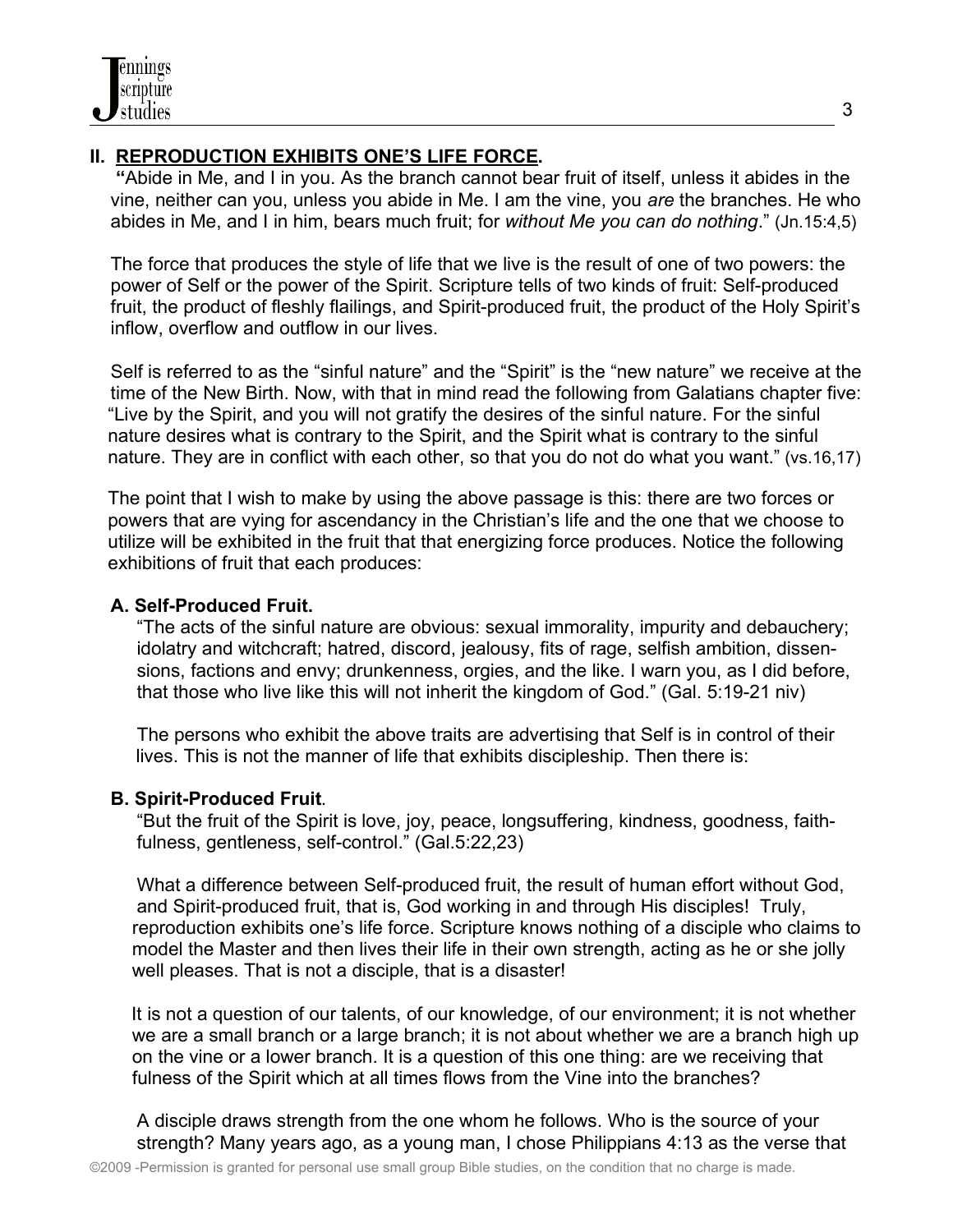

 reminds me of the source of my spiritual strength. It says, "I can do all things through Christ who strengthens me."

Not only does reproduction reveal our life source and exhibit our life force, but thirdly,

### **III. REPRODUCTION INDICATES ONE'S LIFE COURSE.**

Some are on a downward course – some are on an upward course. The direction in which we are going is evidenced by the product of our lives. It is a rather common saying that "what one goes after here, indicates to a great degree, where one goes hereafter!"

Jesus said, "If anyone does not abide in Me, he is cast out as a branch and is withered; and they gather them and throw them into the fire, and they are burned. If you abide in Me, and My words abide in you, you will ask what you desire, and it shall be done for you. By this My Father is glorified, that you bear much fruit; so you will be My disciples." And, He added, "You did not choose Me, but I chose you and appointed you that you should go and bear fruit, and that your fruit should remain." (John 15:6-8 & 16)

 These verses tell us that branches are good for two things: fruit or fuel. There are those who are bearing fruit and there are those who are barren of fruit. Again, reproduction or the lack of it, is an indicator of the course of one's life. Fruit is evidence of life; no fruit may indicate that there is no life. If life, a blessed future; no life, a bleak future. Some may say, "That is a harsh assessment!" Not so, when the words of Jesus are considered.

 Jesus talked about that subject in Matthew chapter seven: "By their fruit you will recognize them. Do people pick grapes from thornbushes, or figs from thistles? Likewise every good tree bears good fruit, but a bad tree bears bad fruit. A good tree cannot bear bad fruit, and a bad tree cannot bear good fruit. Every tree that does not bear good fruit is cut down and thrown into the fire. Thus, by their fruit you will recognize them." (vs.16-20)

 Here Jesus changes the analogy from a vine to a tree and He speaks about people-trees; He talks about a good tree and a bad tree and how to detect the difference. He is not encouraging us to judge; He is saying that it is glaringly apparent who is a "good tree" and who is a "bad tree" and consequently we can come to the logical conclusion about the direction of their lives. The Christless crowd is headed in one direction and Christ's crowd is headed in another direction – this is indicated by their fruit, the product of their lives. Each tree produces what it is its nature to produce.

 Jesus said that it is apparent which tree is good and which is bad by the fruit each produces – not where it grows, not the height of the tree, not its circumference, not its beauty, not its foliage, but its fruit! The fruit each produces is indicative of the course of that life – where they are headed.

### **SUMMATION**

 So, one essential to being a true disciple of Jesus is a life that is reproductive – a life in which the life of the disciple's Teacher is reproduced in the disciple. This life will: